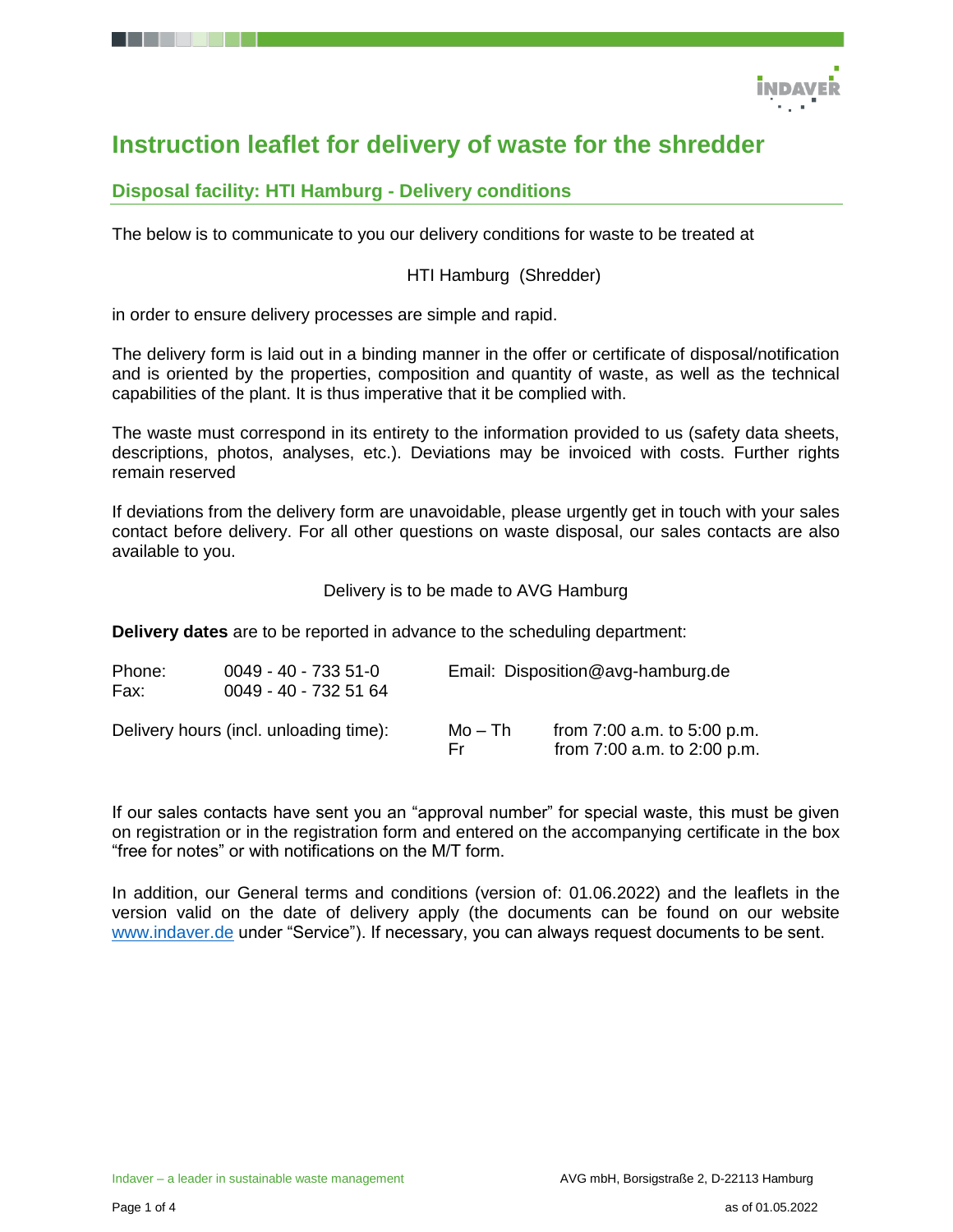

## 1. Definition

Waste for the shredder within the meaning of this information leaflet is coarse and cured waste from industry, commerce, collection and hazardous substance collection. Every single fraction of the waste must correspond to the input values of the Hamburg shredder facility. The waste must be delivered in a way that complies with the criteria specified here to at all times and that avoids any damage to the facility technology.

#### 2. Delivery form

In principle, delivery can be made in cardboard boxes, Big Bags, barrels and drums up to IBC/octabin size.

#### 3. Criteria for waste for the shredder

General conditions of acceptance:

| $\bullet$ pH:           | $4 - 13$                        |
|-------------------------|---------------------------------|
| • Temperature:          | $<$ 35 $^{\circ}$ C             |
| • Solvent content       | $< 5 Wt.$ %                     |
| • Ignition point $*1$ : | > ambient temperature<br>>23 °C |
|                         |                                 |

 $(*)$ as per operational ignition test): A random sample of the waste is briefly shaken in a covered sample vessel, the lid removed and a flame (Bunsen burner, lighter) applied to the gaseous phase. If ignition/deflagration occurs, it must be concluded that the sample contains solvent with an ignition point at ambient temperature.

#### Conditions of acceptance:

- The waste must have a solid to paste-like consistency and may contain liquid phases in exceptional cases.
- Bulk waste delivery is only possible on agreement
- Large components up to max. 1.50 m in length or 1.2 x 1.2 m surface
- Units containing paste or solid contents up to approx. 1000 l content
- No drum with liquid contents > 10 l
- Delivery temperature up to max. 35°C
- Rolling hoop drums, sheets of film, waste with a steel wall thickness 2 mm, bituminous and bitumen-like waste must always be approved in advance by your contact in sales
- Bulk items (Big Bags, barrels etc.) must be delivered on fully intact, stable, standard wooden pallets and secured against toppling.
- Every pallet/IBC container is to be clearly, visibly and permanently labelled:
	- Producer
	- EWC code
	- Type of waste/if needed, Approval number
- Hazardous substance labelling as per GHS/CLP
- Notification No.
- Correct ADR labels
- Any extraneous lettering or inapplicable hazard labels must be removed.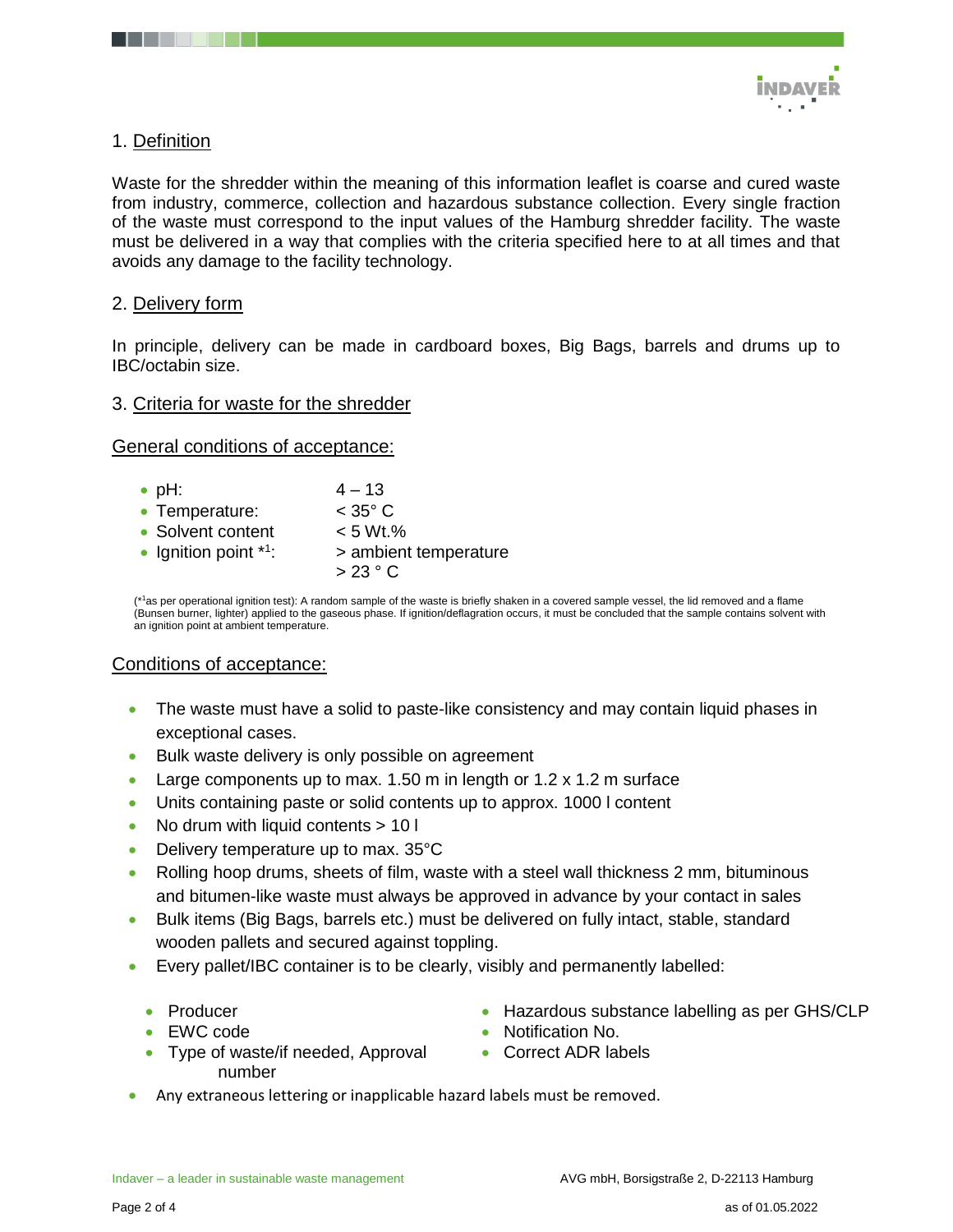

## Basic chemical qualities

. . . .

If not otherwise agreed in the offer/certificate of disposal, the following basic qualities apply (parameters not listed must be queried separately):

| • Chlorine:                                   | < 2    | Wt.%    |  |
|-----------------------------------------------|--------|---------|--|
| • Bromine:                                    | < 0.2  | $Wt.$ % |  |
| · Iodine:                                     | < 0.01 | Wt.%    |  |
| • Fluorine:                                   | < 0.1  | Wt.%    |  |
| • Sulphur:                                    | < 1    | Wt.%    |  |
| • Phosphorus:                                 | < 1    | Wt.%    |  |
| • Mercury:                                    | < 50   | mg/kg   |  |
| • Arsenic, cadmium, thallium (total):         | < 100  | mg/kg   |  |
| • Heavy metals (total):                       | < 0.5  | $Wt.$ % |  |
| (Ni, Cu, Te, Se, Sb, Be, Pb, Cr, Sn, V)       |        |         |  |
| $\bullet$ Zinc:                               | < 1    | $Wt.$ % |  |
| • Molybdenum:                                 | < 500  | mg/kg   |  |
| • Sodium/potassium/lithium/magnesium (total): | < 5    | Wt.%    |  |
| • Org. Silicium:                              | < 0.3  | Wt.%    |  |
| • PCB and PCT (to DIN):                       | < 10   | mg/kg   |  |